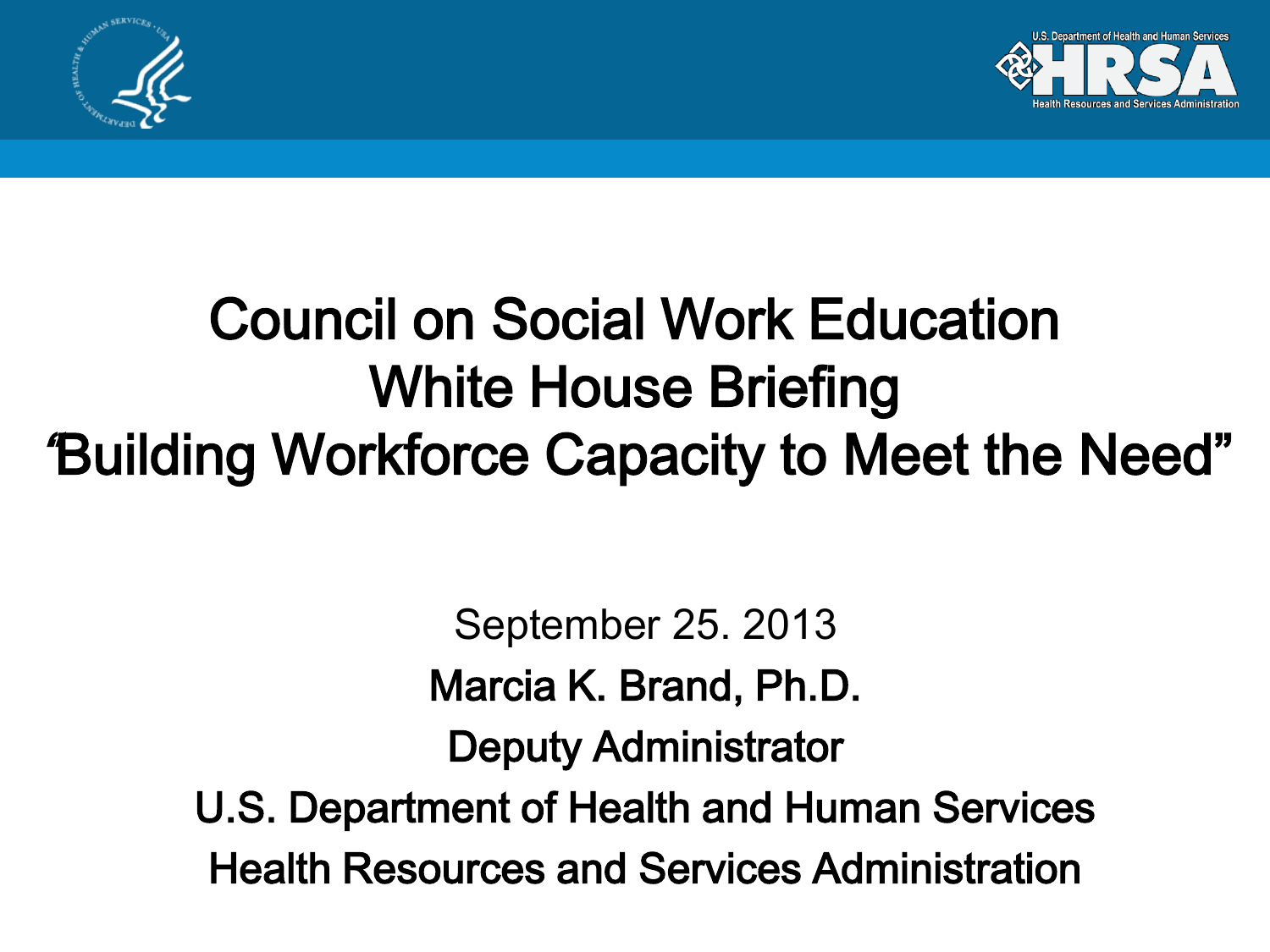



#### The Programs HRSA Delivers

- $\checkmark$  Community Health Centers
- National Health Service Corps
- $\checkmark$  Workforce Training for Primary Care, Public Health, Medicine, Dentistry, Nursing, and Geriatrics
- $\checkmark$  Workforce Diversity
- $\checkmark$  Children's Hospital GME
- $\checkmark$  Practitioner Databanks
- $\checkmark$  Maternal and Child Health
- $\checkmark$  Healthy Start
- $\checkmark$  Bullying Prevention Initiative
- Poison Control
- $\checkmark$  Ryan White HIV/AIDS
- $\checkmark$  Rural Health Policy & Programs
- $\checkmark$  Telehealth
- Health Care for the Homeless
- $\checkmark$  Migrant Health Centers
- $\checkmark$  Vaccine Injury Compensation
- $\checkmark$  Hansen's Disease (Leprosy)
- 340B Drug Pricing
- $\checkmark$  Organ Donation & **Transplantation**
- $\checkmark$  And more…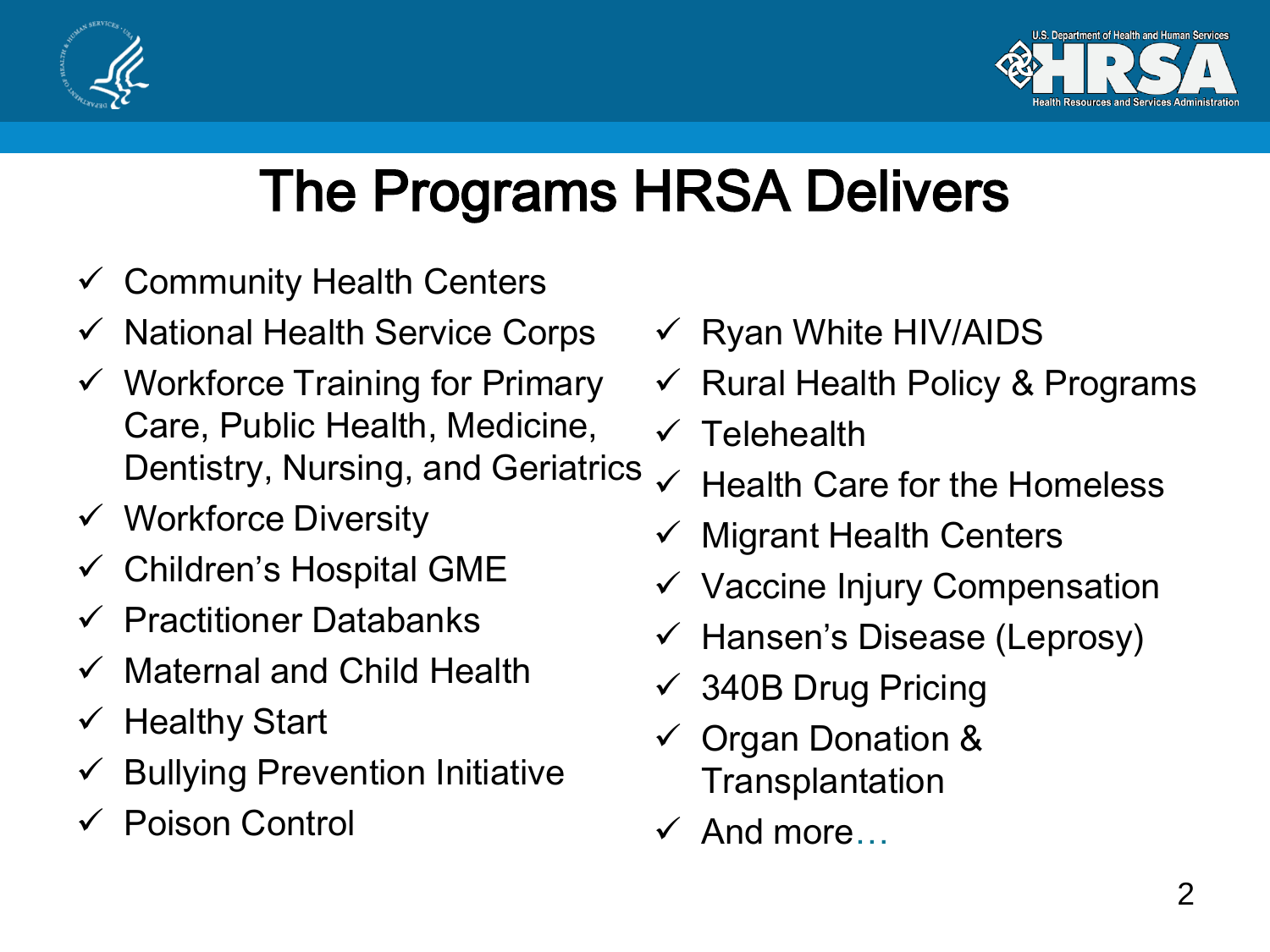



#### Building Capacity to Meet the Need – Our Shared Goals

- Your vision preparing students
	- For leadership and professional interdisciplinary practice
	- In a wide array of service sectors, including health, mental health, PK-12, aging, child welfare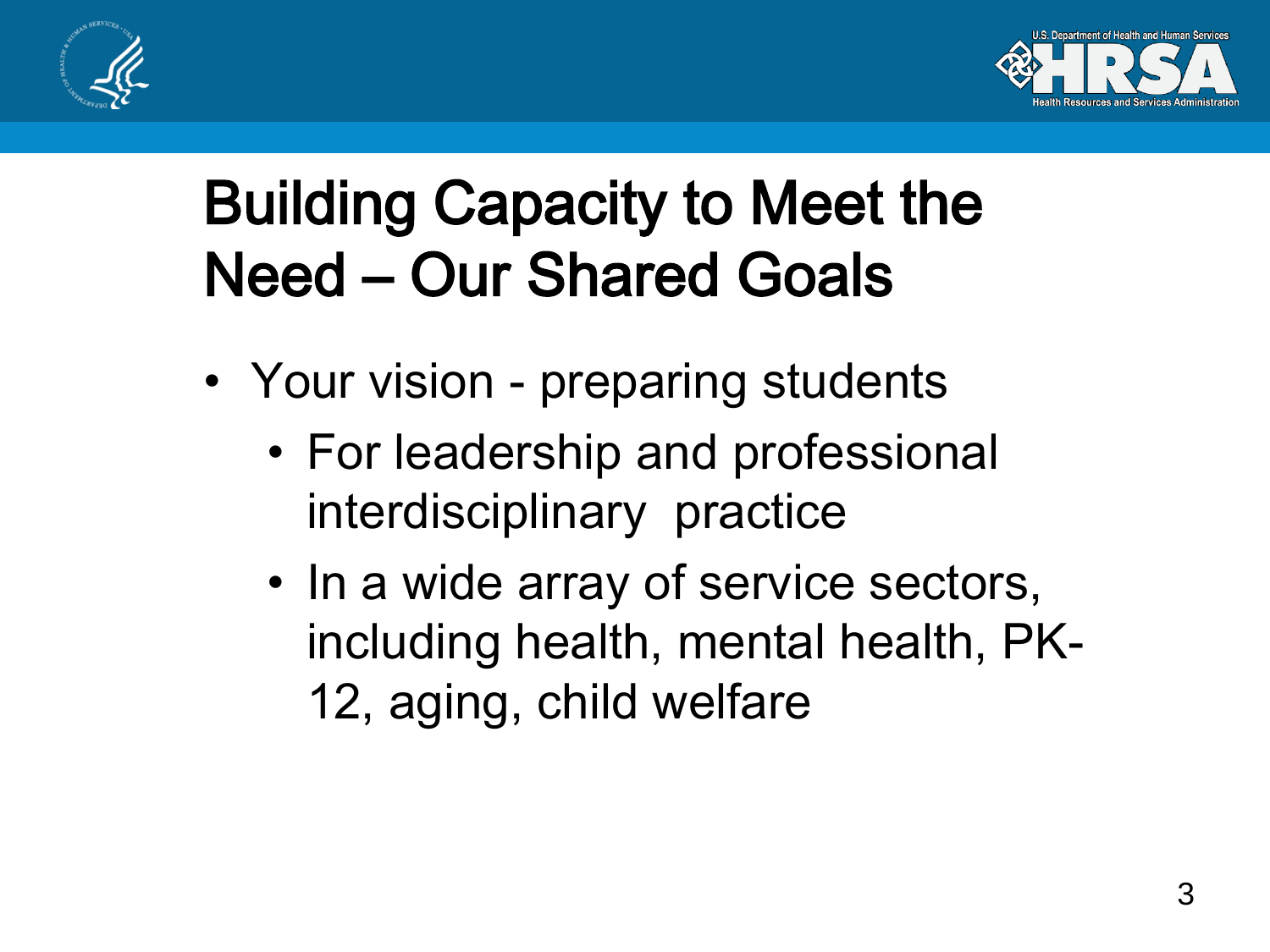



### The ACA and Its Impact on the Health Care Workforce

- Increasing support for primary care
- Supporting training for health providers
- Providing incentives for serving the underserved
- Encouraging new ways to practice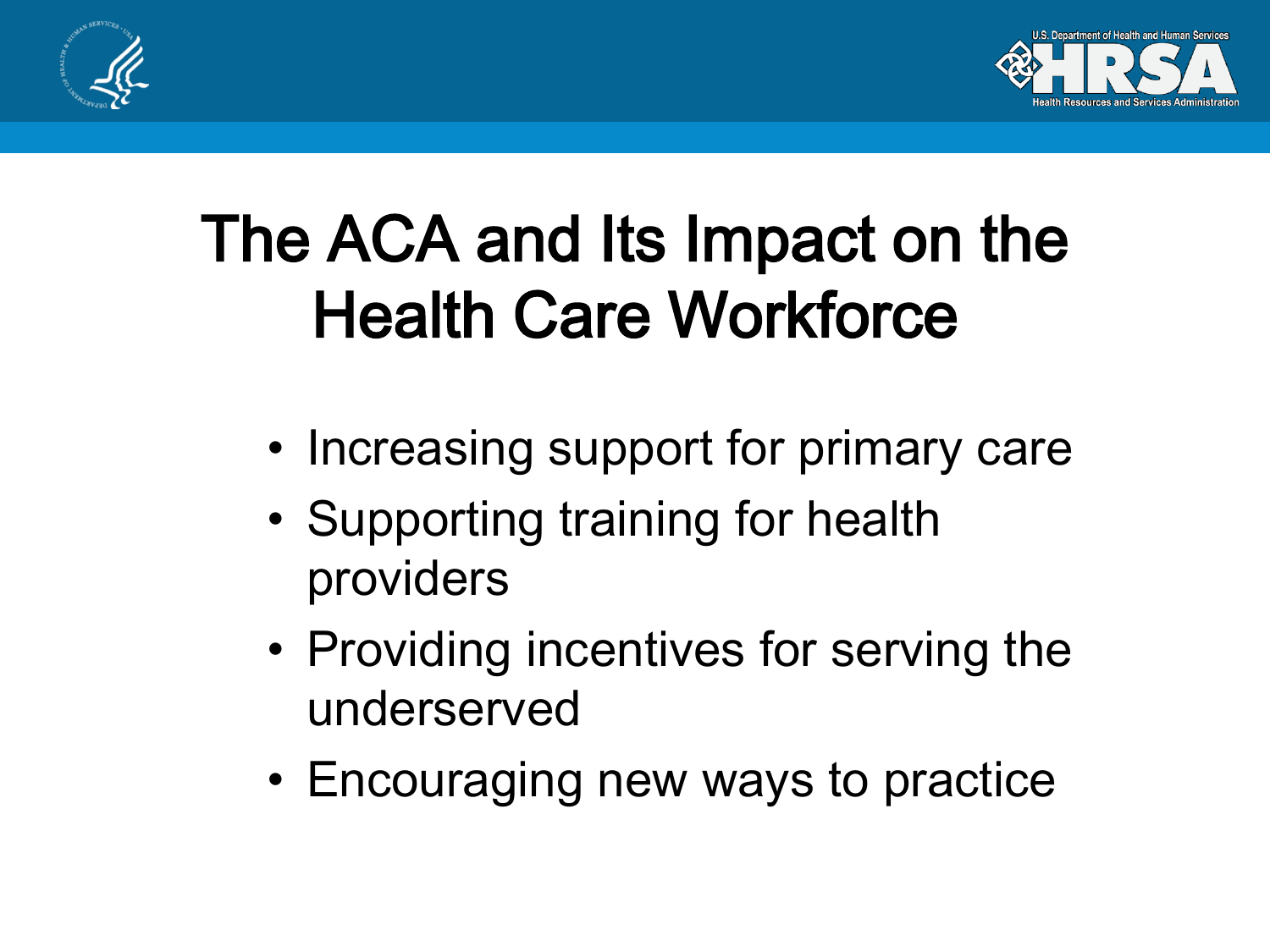



## Social Work "Got It" First – How to Make the System Work for Clients

- Social workers for decades have foreshadowed the health care enterprise taking shape today
- The field was among the first to deliver teambased and interprofessional care.
- Social workers provided a template for the emerging models of patient centered care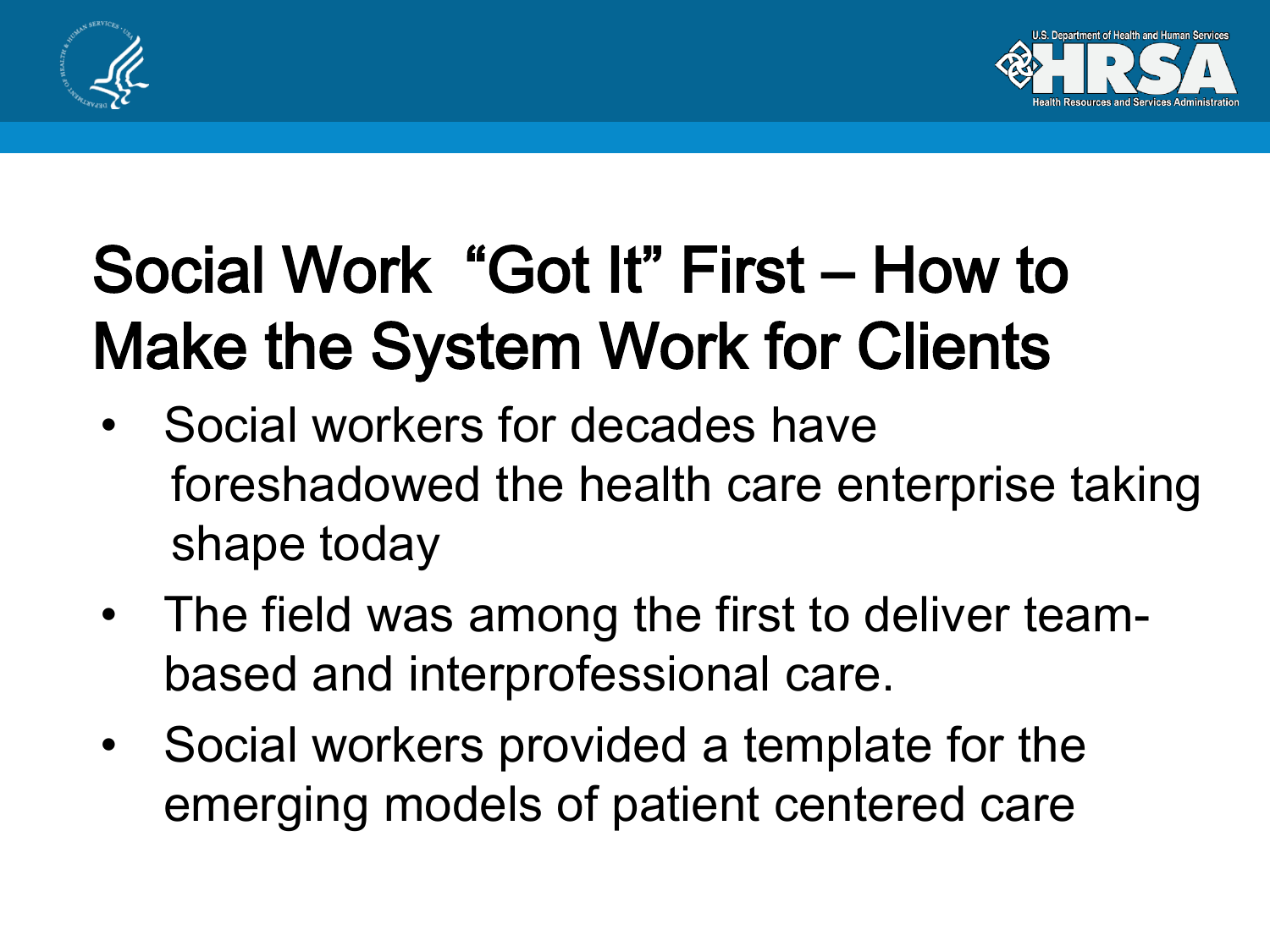



## HRSA's Links to Social Work

- Support for services through health centers, school-based clinics, home visiting, maternal and child health
- As loan repayer National Health Service **Corps**
- Support for training
- Support for interprofessional education
- Social workers serve as program staff and policy professionals at HRSA's central office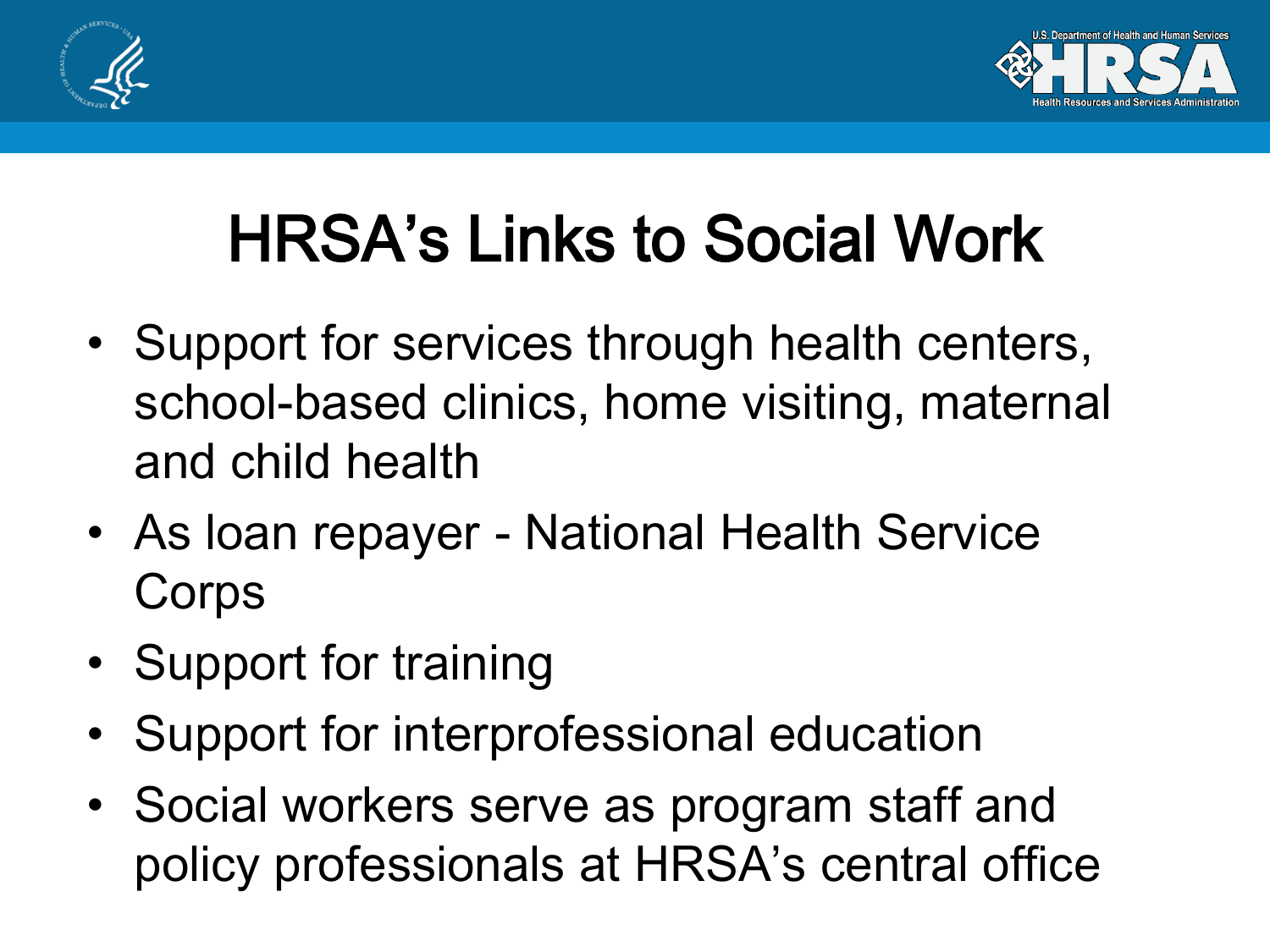



# HRSA's Community Health Centers

- Licensed clinical social workers are key members of a health center primary care team
- LCSWs provide more mental health care than any other provider group within Health Centers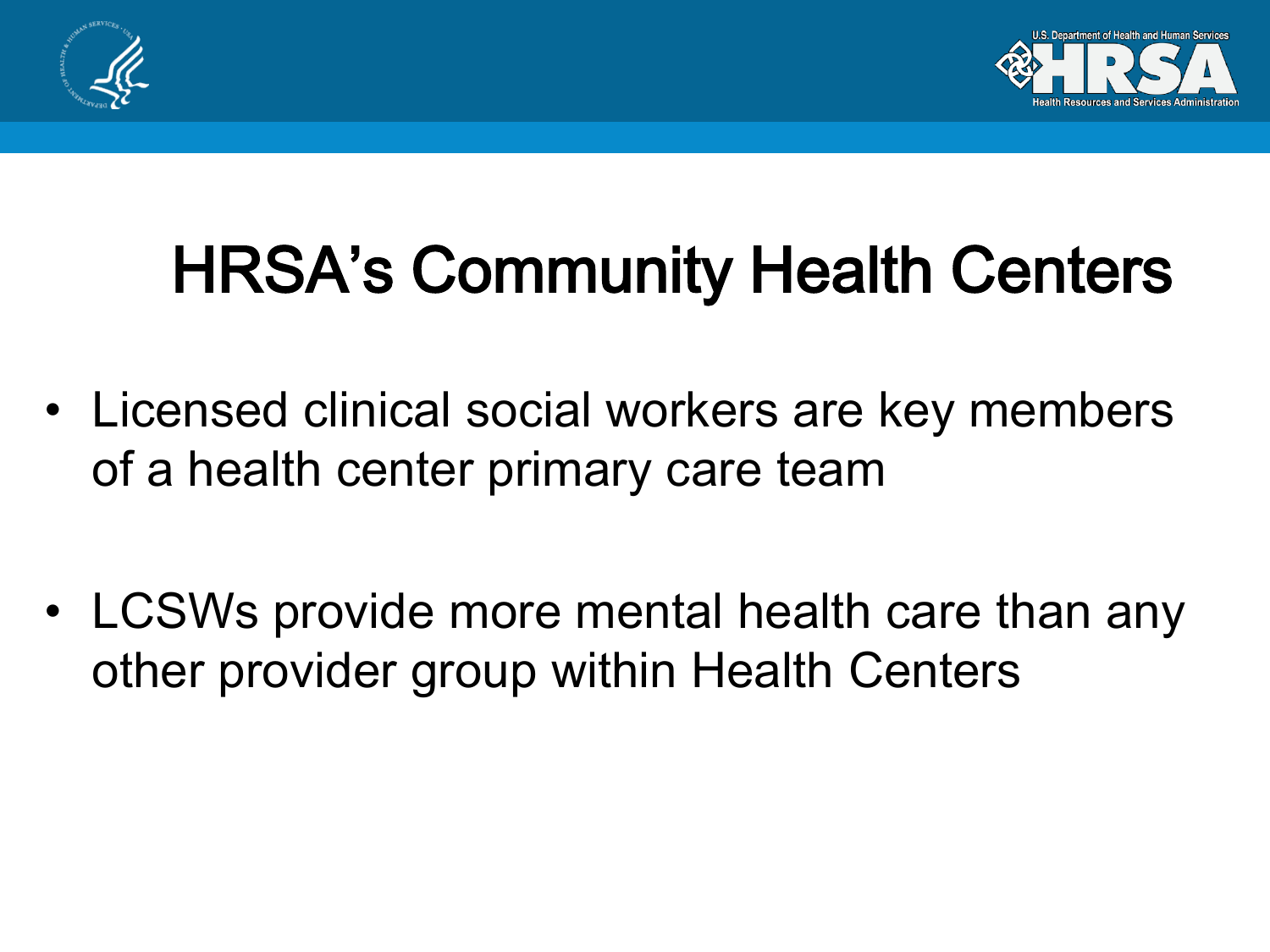



## The National Health Service Corps

- Mental and behavioral health care providers comprise 28 percent of the NHSC field strength as of September 2012. They include Health Service Psychologists, LCSWs, Licensed Professional Counselors, Marriage and Family Therapists, and Psychiatric Nurse Specialists.
- More than 1,400 mental and behavioral health providers approximately 15 percent of total NHSC field strength of 8,000 clinicians – served at rural sites in the past year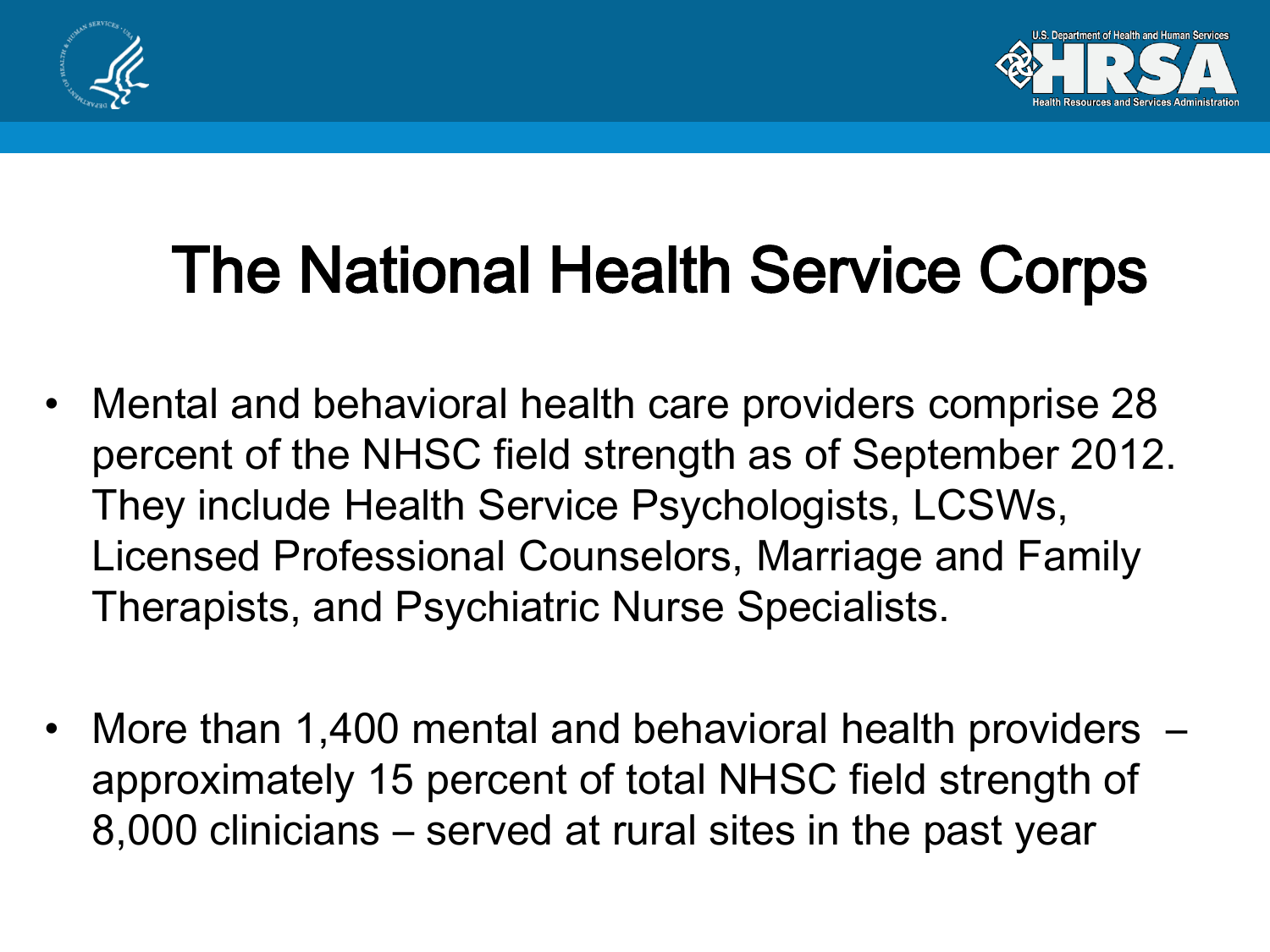



## Mental and Behavioral Health Education and Training Grant Program

- \$9.8 million awarded (Fully Funded 3 Year awards)
- Supported with ACA Prevention and Public Health Fund dollars
- Funds to support cross-disciplinary 'learning experiences'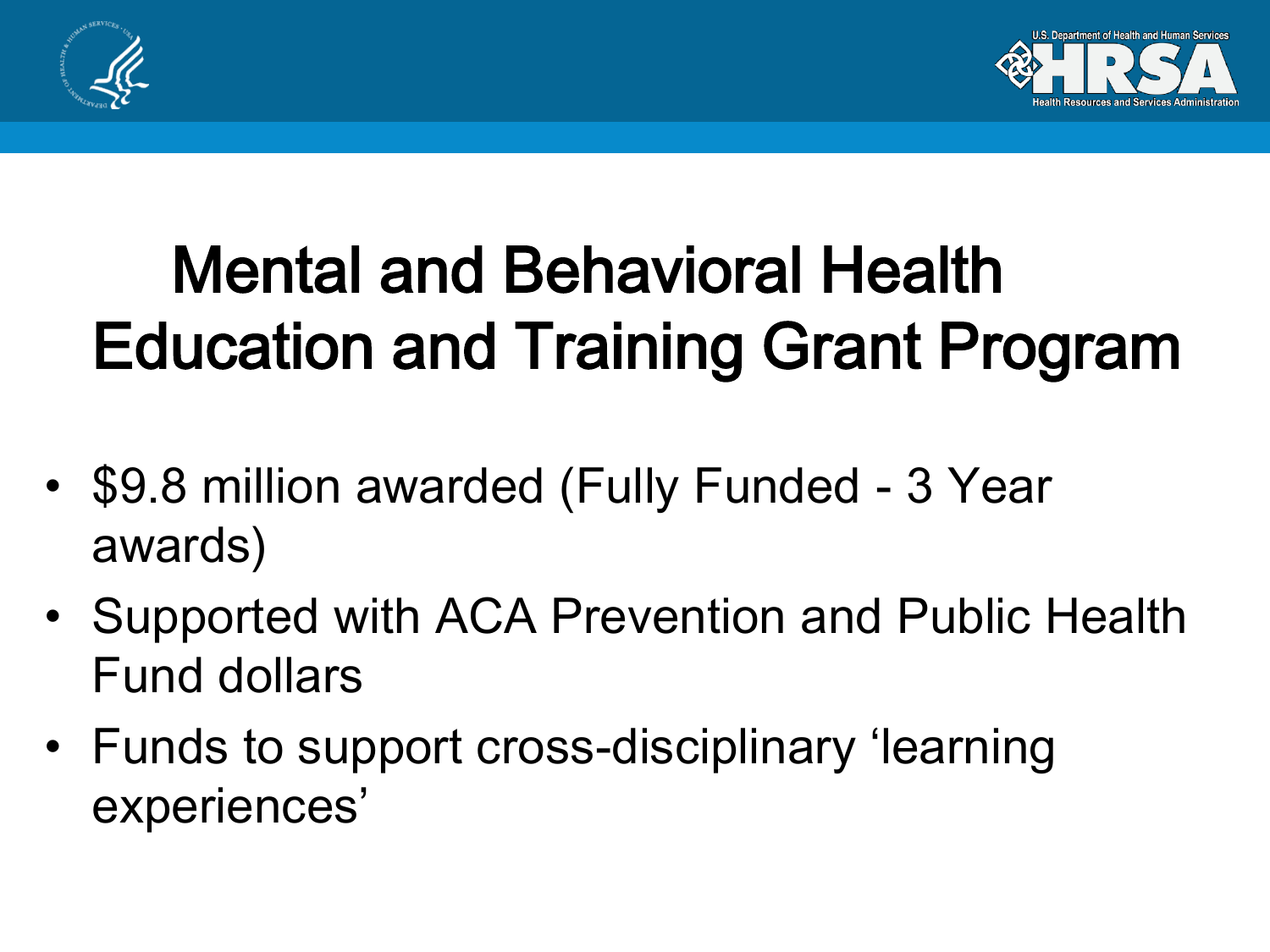



# Social Work and Home Visiting

- \$1.5 billion, five-year ACA investment puts more care providers in at-risk communities
- Connects families to resources and services that can make a real difference in a child's health, development, and ability to learn
- Social workers key component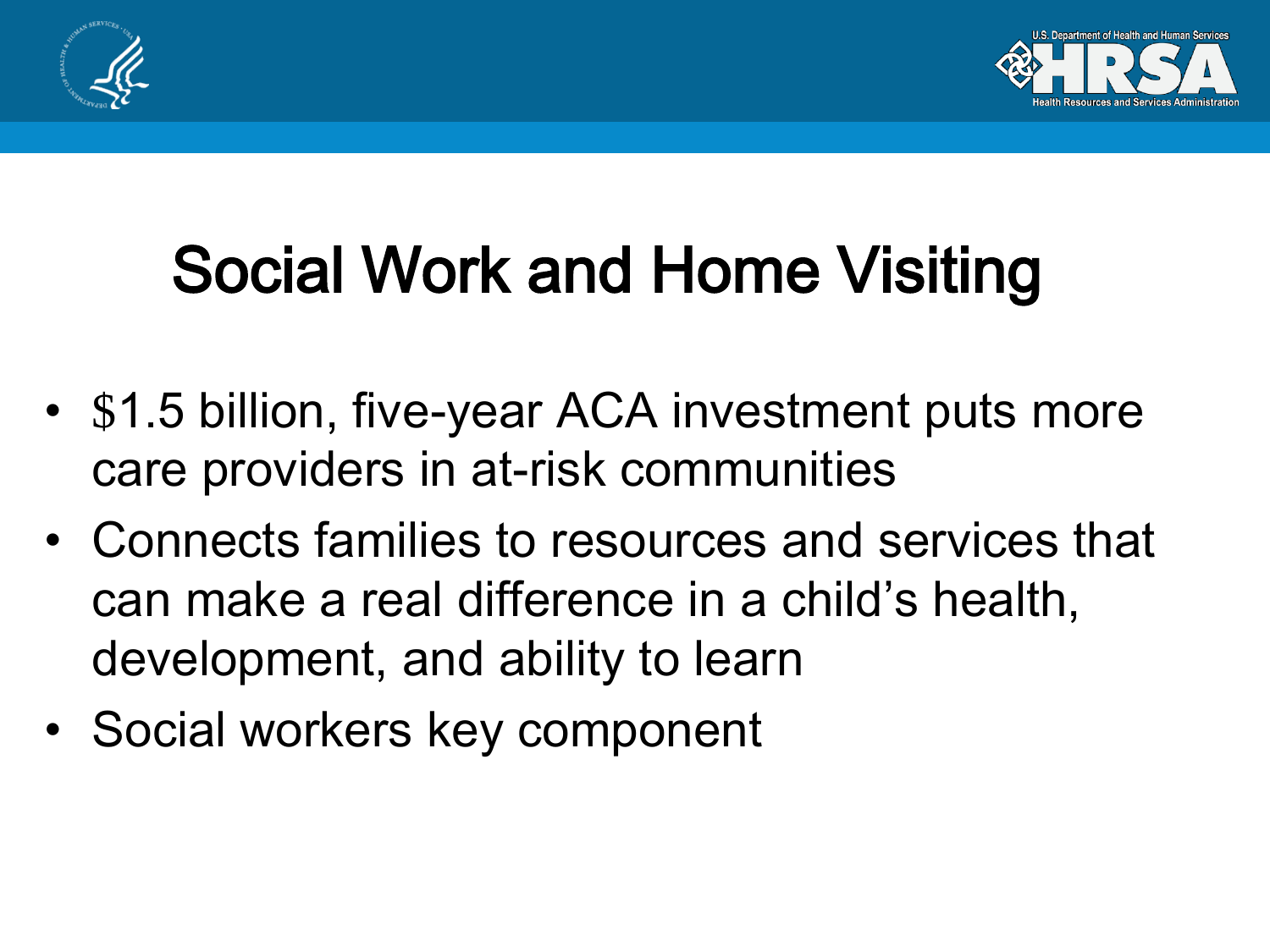



### Center for Integrated Health Solutions

- Promotes the development of integrated primary and behavioral health services
- Jointly-funded by the HRSA and SAMHSA
- Run by the non-profit National Council for Community Behavioral Healthcare - whose 2,000 member organizations promote integrated care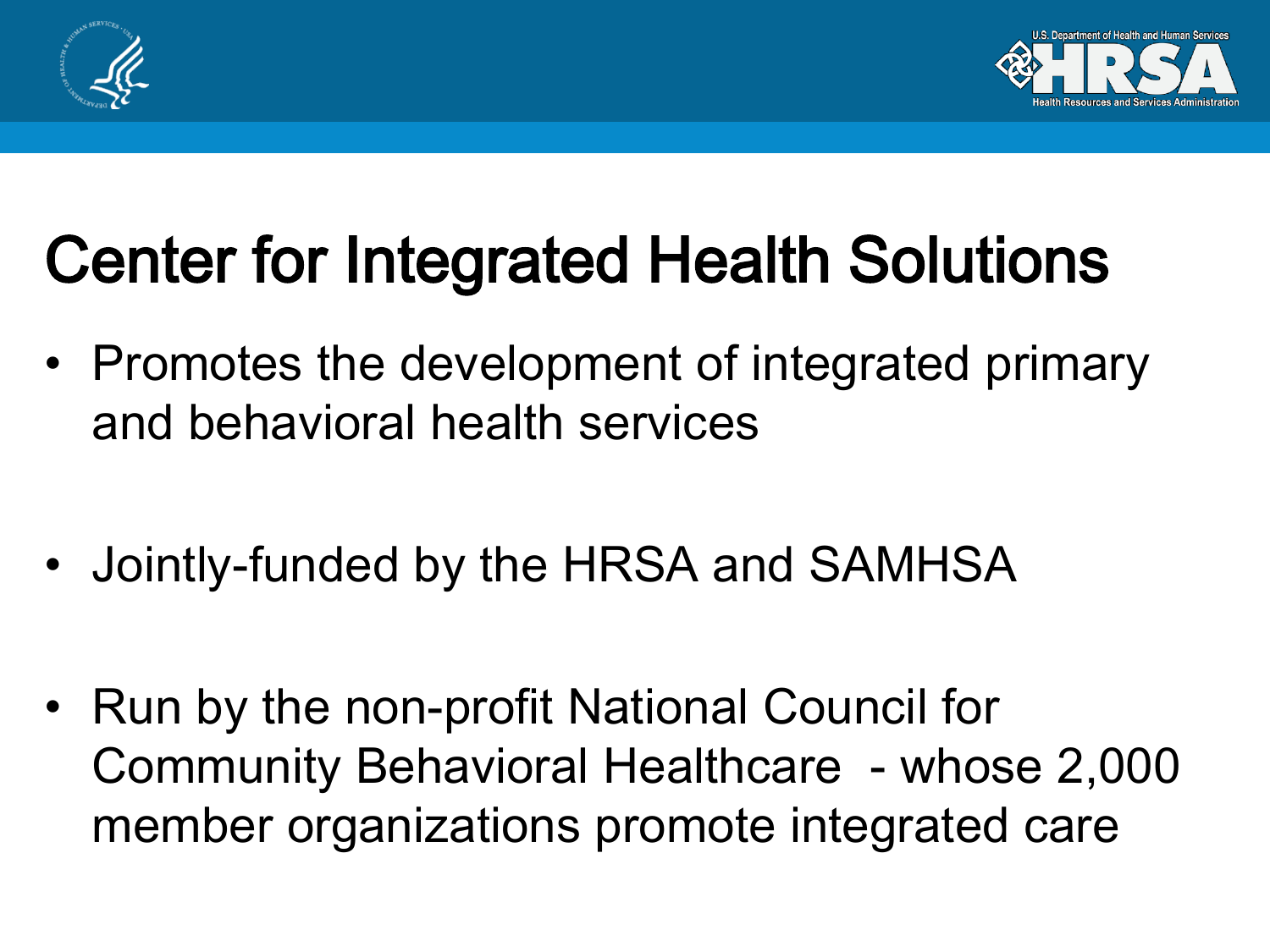



## Center for Integrated Health Solutions

- Integrated Health Social Work Curriculum Project
- Funding for the First Phase of the CSWE Collaborative Project came from the CIHS and SAMHSA
- Second and Third Phase Funding provided by the New York Community Trust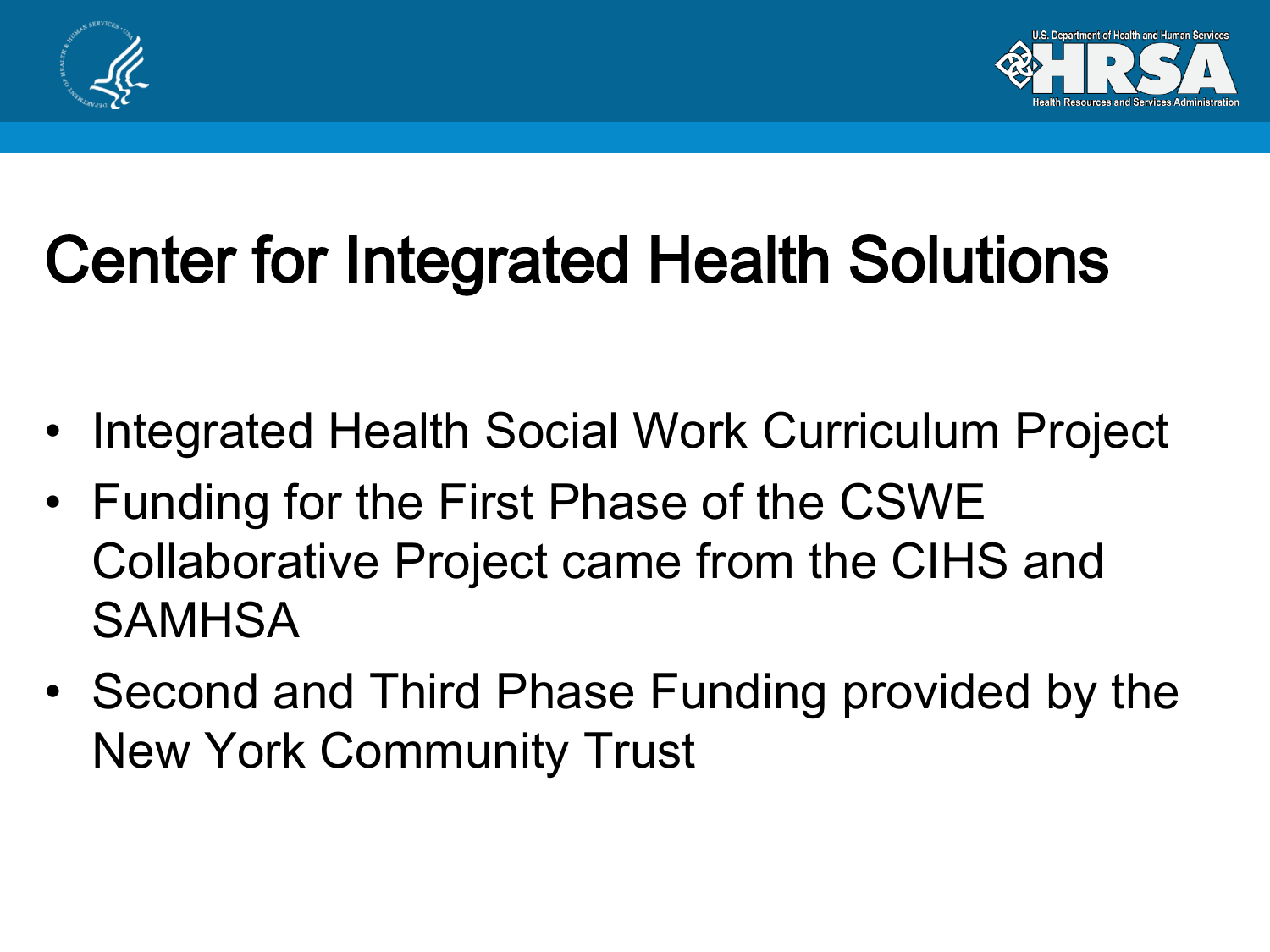



# National Center for Interprofessional Practice and Education

- Agreement with the University of Minnesota to serve as Site
- \$4 Million Dollars in Support Over Five Years
- Four Prominent Foundations Partnering in Effort
- Seen as "One-Stop" Training And Education **Resource**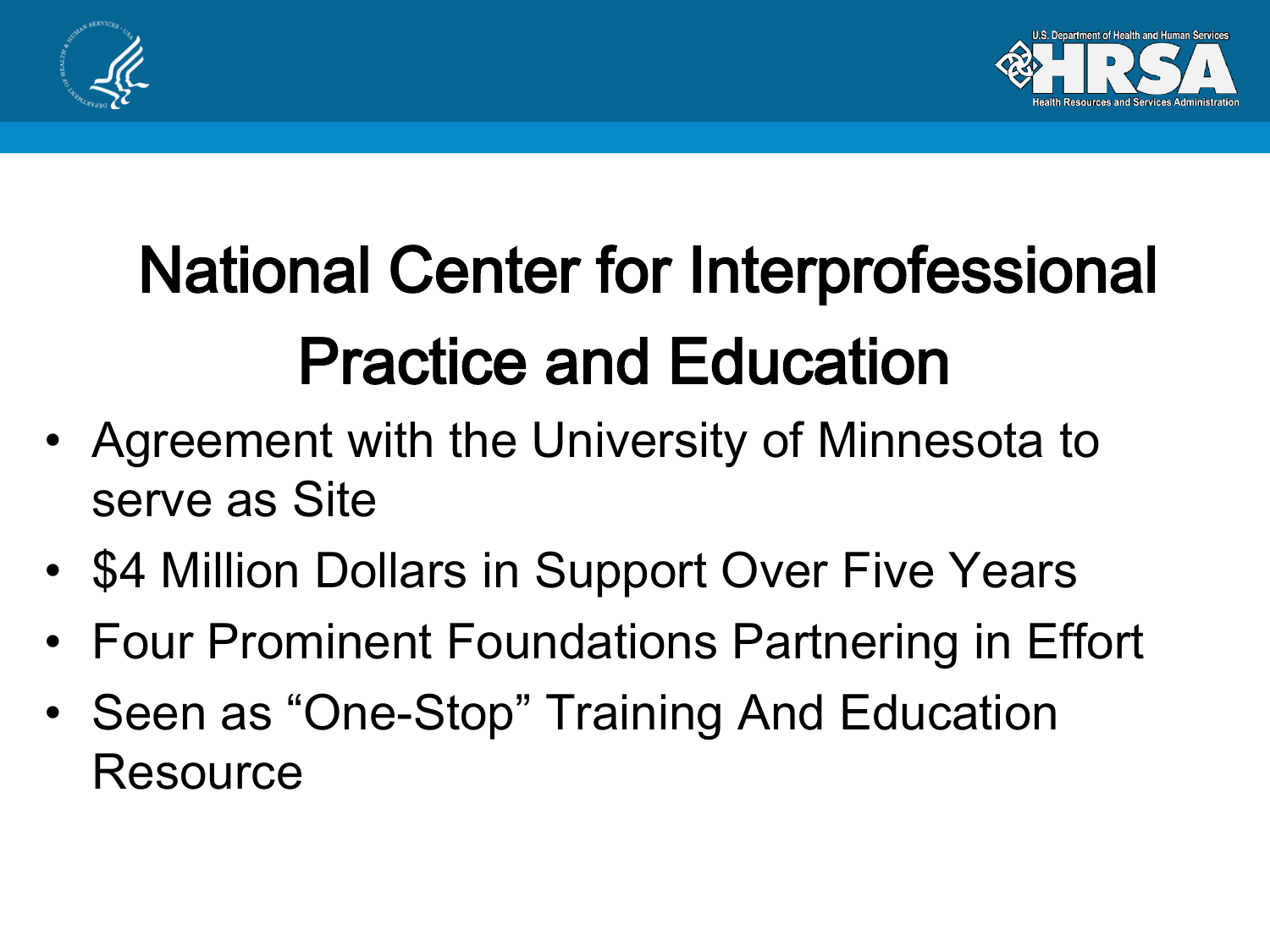



## HRSA and Veterans

- HRSA is Partnering in White House Forum on Military Credentialing and Licensing
- Effort to 'fast track' veterans' ability to earn civilian certifications and licenses required for health care careers
- Special Focus on Advanced Medical Occupations (AMO); HRSA Co-leads Workgroup with Department of Defense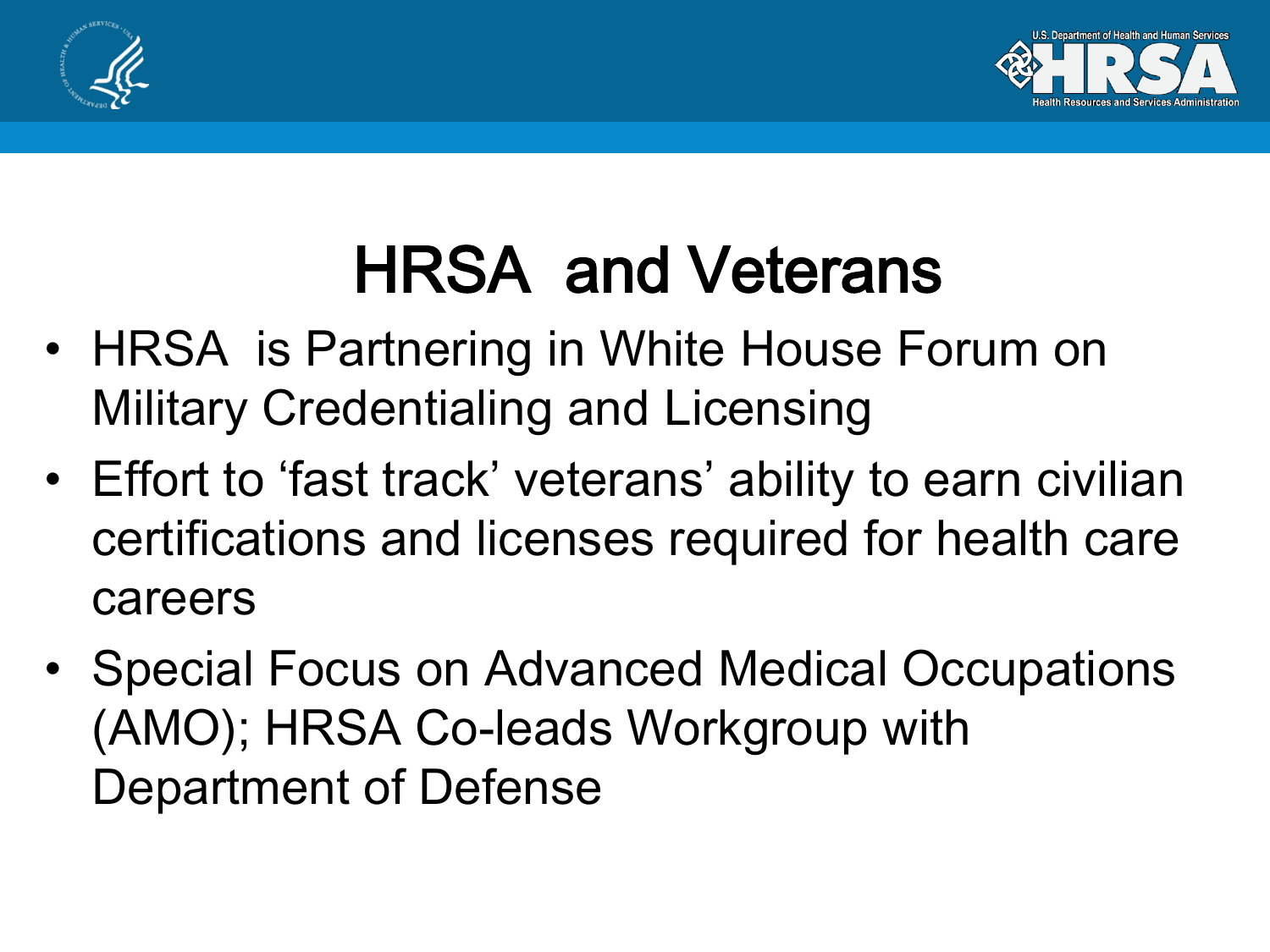

#### Healthcare.gov



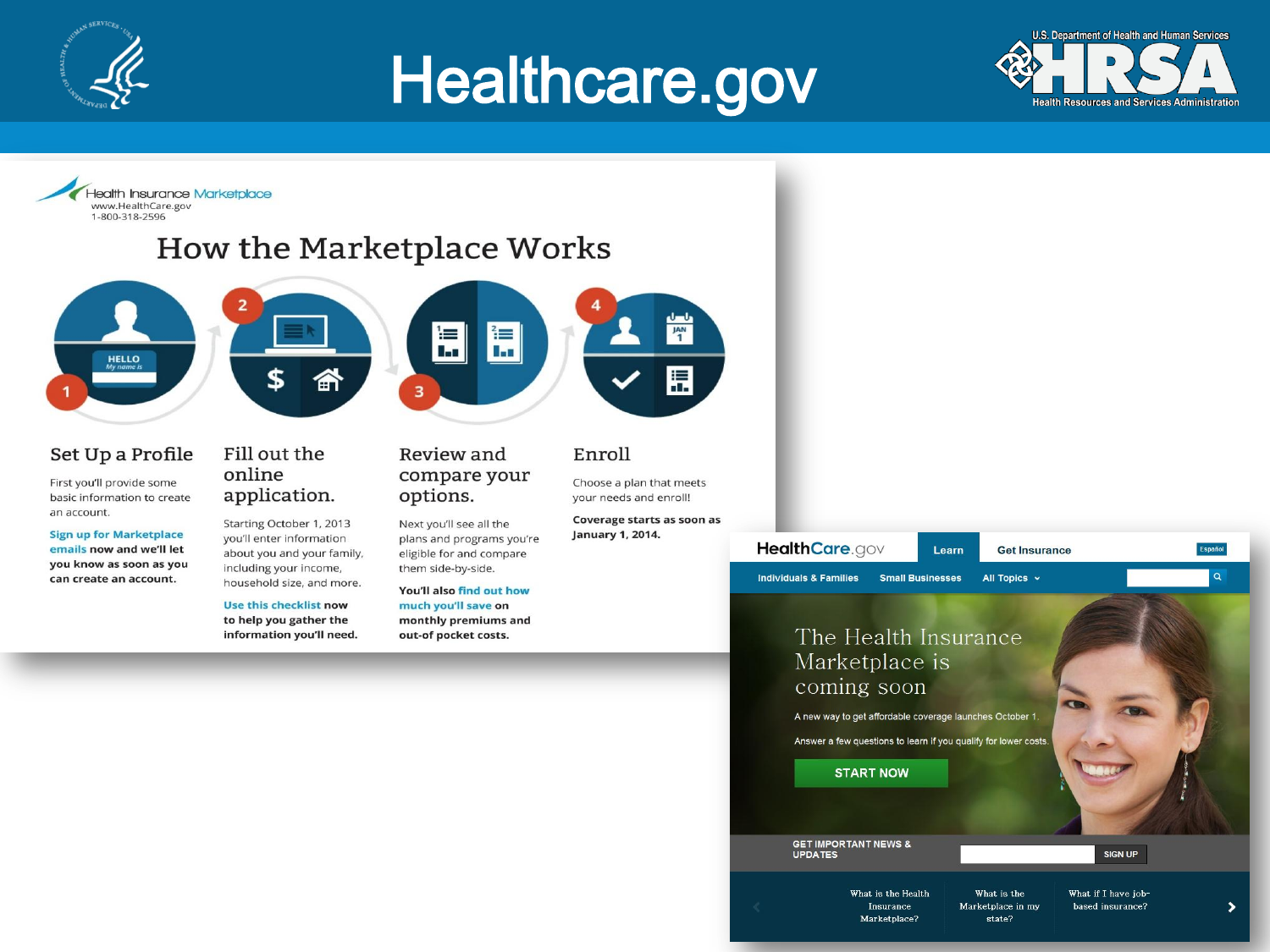

#### Health Insurance Marketplace Toolkit Now Available for Providers at [HRSA.gov/AffordableCareAct/Toolkit](http://www.hrsa.gov/affordablecareact/toolkit.html)

#### Affordable Care Act Basics

- State-specific information
- Marketplace enrollment timeline
- Consumer assistance information

#### Patient Handouts and Education

- Eligibility information
- Consumer assistance resources

#### Training and Education

- Training for CME/CE credit
- Sample slides, webinars



Start by viewing the provider toolkit below. This toolkit includes a range of resources and materials that clinicians and health care administrators can use to learn more about the Marketplace and educate patients about their new health care options, how insurance works, and the benefits of having insurance It also includes materials for providers to learn more about the Small Business Health Options Program  $(SHOP)$